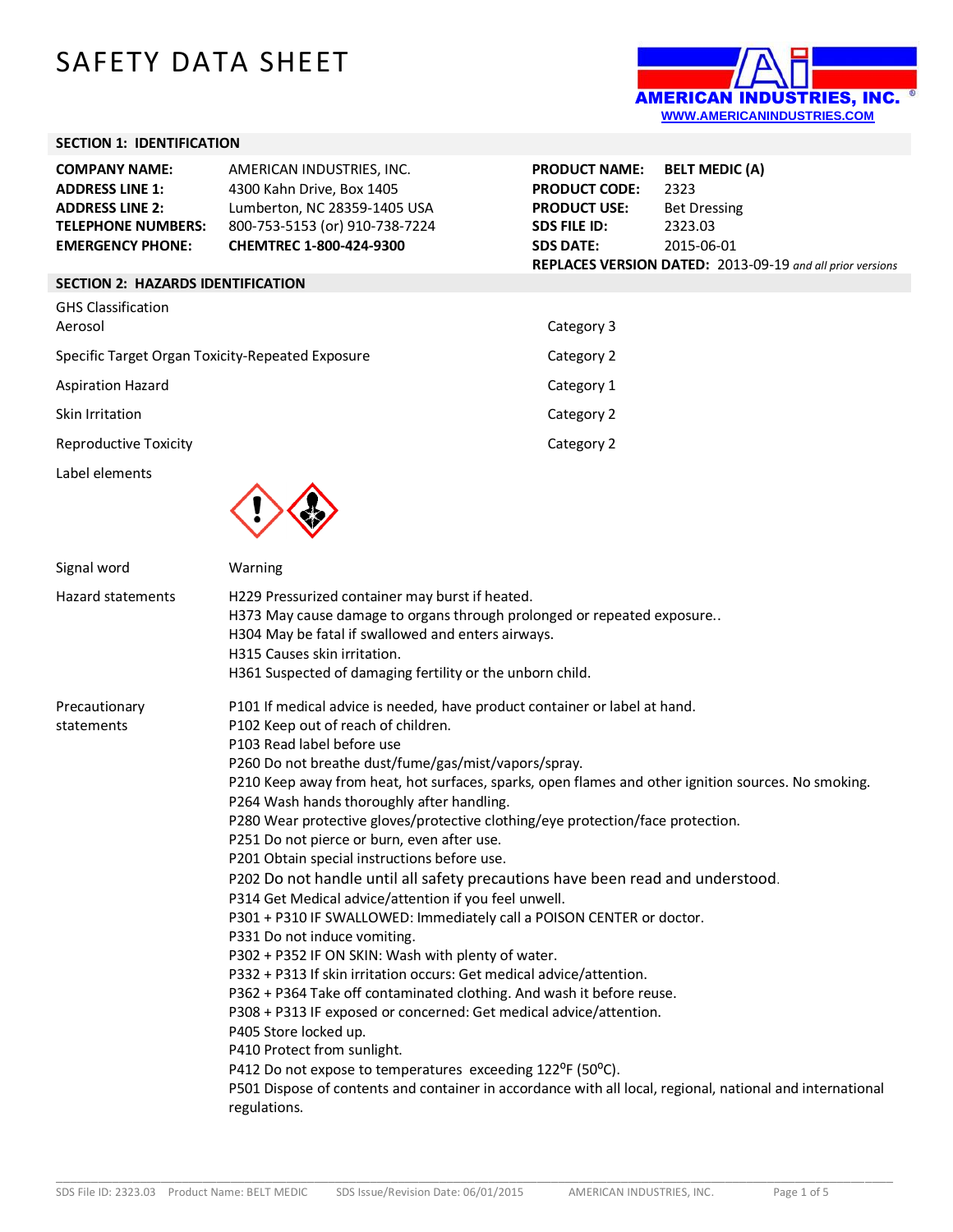| SECTION 3: COMPOSITION/INFORMATION ON INGREDIENTS                      |                                                                                                                                                                                                                                                                                                                                                                                                                                                                                      |            |                                                                                                                                                                                                                                                                                                      |
|------------------------------------------------------------------------|--------------------------------------------------------------------------------------------------------------------------------------------------------------------------------------------------------------------------------------------------------------------------------------------------------------------------------------------------------------------------------------------------------------------------------------------------------------------------------------|------------|------------------------------------------------------------------------------------------------------------------------------------------------------------------------------------------------------------------------------------------------------------------------------------------------------|
| Chemical name                                                          |                                                                                                                                                                                                                                                                                                                                                                                                                                                                                      | CAS number | $\frac{\%}{\%}$                                                                                                                                                                                                                                                                                      |
| Water                                                                  |                                                                                                                                                                                                                                                                                                                                                                                                                                                                                      | 7732-18-5  | 55-97                                                                                                                                                                                                                                                                                                |
| Hexane                                                                 |                                                                                                                                                                                                                                                                                                                                                                                                                                                                                      | 110-54-3   | $6 - 12$                                                                                                                                                                                                                                                                                             |
| Propane                                                                |                                                                                                                                                                                                                                                                                                                                                                                                                                                                                      | 74-98-6    | $2 - 3$                                                                                                                                                                                                                                                                                              |
| <b>Butane</b>                                                          |                                                                                                                                                                                                                                                                                                                                                                                                                                                                                      | 106-97-8   | $1 - 2$                                                                                                                                                                                                                                                                                              |
| <b>SECTION 4: FIRST AID MEASURES</b>                                   |                                                                                                                                                                                                                                                                                                                                                                                                                                                                                      |            |                                                                                                                                                                                                                                                                                                      |
|                                                                        |                                                                                                                                                                                                                                                                                                                                                                                                                                                                                      |            |                                                                                                                                                                                                                                                                                                      |
| Inhalation                                                             | Remove source of exposure or move person to fresh air and keep comfortable for breathing. If<br>exposed/feel unwell/concerned: Call a POISON CENTER/doctor Eliminate all ignition sources if safe to do<br>SO.                                                                                                                                                                                                                                                                       |            |                                                                                                                                                                                                                                                                                                      |
| Skin contact                                                           | Take off immediately all contaminated clothing, shoes and leather goods (e.g. watchbands, belts). Gently<br>blot or brush away excess product. Wash with plenty of lukewarm, gently flowing water for a duration of<br>15-20 minutes. Call a POISON CENTER/doctor if you feel unwell. Store contaminated clothing under<br>water and wash before reuse or discard.                                                                                                                   |            |                                                                                                                                                                                                                                                                                                      |
| Eye contact                                                            | Remove source of exposure or move person to fresh air. Rinse eyes cautiously with lukewarm, gently<br>flowing water for several minutes, while holding the eyelids open. Remove contact lenses, if present and<br>easy to do. Continue rinsing for a duration of 15-20 minutes. Take care not to rinse contaminated water<br>into the unaffected eye or onto the face. If eye irritation persists: Get medical advice/attention.                                                     |            |                                                                                                                                                                                                                                                                                                      |
| Ingestion                                                              | Rinse mouth. Do NOT induce vomiting. Immediately call a POISON CENTER/doctor/. If vomiting occurs<br>naturally, lie on your side, in the recovery position. Never give anything by mouth to an unconscious or<br>convulsing victim. Keep person warm and quiet.                                                                                                                                                                                                                      |            |                                                                                                                                                                                                                                                                                                      |
| <b>SECTION 5: FIRE-FIGHTING MEASURES</b>                               |                                                                                                                                                                                                                                                                                                                                                                                                                                                                                      |            |                                                                                                                                                                                                                                                                                                      |
|                                                                        |                                                                                                                                                                                                                                                                                                                                                                                                                                                                                      |            | Use water, fog, dry chemical, or carbon dioxide. Carbon dioxide can displace oxygen. Use caution when                                                                                                                                                                                                |
| Suitable extinguishing<br>media                                        | to be avoided as water destroys the foam.                                                                                                                                                                                                                                                                                                                                                                                                                                            |            | applying carbon dioxide in confined spaces. Simultaneous use of foam and water on the same surface is                                                                                                                                                                                                |
| Unsuitable extinguishing<br>media                                      | Water may be ineffective but can be used to cool containers exposed to heat or flame.                                                                                                                                                                                                                                                                                                                                                                                                |            |                                                                                                                                                                                                                                                                                                      |
| Specific hazards arising<br>from the chemical                          | Contents under pressure. Keep away from ignition sources and open flames. Exposure of containers to<br>extreme heat and flames can cause them to rupture often with violent force. Aerosol cans may rupture<br>when heated. Heated cans may burst. In fire, will decompose to carbon dioxide, carbon monoxide.                                                                                                                                                                       |            |                                                                                                                                                                                                                                                                                                      |
| Special protective<br>equipment and<br>precautions for<br>firefighters | Wear protective pressure self-contained breathing apparatus (SCBA) and full turnout gear.<br>Care should always be exercised in dust/mist areas.                                                                                                                                                                                                                                                                                                                                     |            |                                                                                                                                                                                                                                                                                                      |
| Fire-fighting procedures                                               | Isolate immediate hazard area and keep unauthorized personnel out. Stop spill/release if it can be done<br>safely. Move undamaged containers from immediate hazard area if it can be done safely. Water spray<br>may be useful in minimizing or dispersing vapors and to protect personnel. Dispose of fire debris and<br>contaminated extinguishing water in accordance with official regulations.                                                                                  |            |                                                                                                                                                                                                                                                                                                      |
| <b>SECTION 6: ACCIDENTAL RELEASE MEASURES</b>                          |                                                                                                                                                                                                                                                                                                                                                                                                                                                                                      |            |                                                                                                                                                                                                                                                                                                      |
| Emergency procedures                                                   | Flammable/combustible material.<br>ELIMINATE all ignition sources (no smoking, flares, sparks, or flames in immediate area). Stay upwind;<br>keep out of low areas. Immediately turn off or isolate any source of ignition. Keep unnecessary people<br>away; isolate hazard area and deny entry. Do not touch or walk through spilled material. Clean up<br>immediately. Use absorbent sweeping compound to soak up material and put into suitable container for<br>proper disposal. |            |                                                                                                                                                                                                                                                                                                      |
| Personal precautions                                                   |                                                                                                                                                                                                                                                                                                                                                                                                                                                                                      |            | ELIMINATE all ignition sources (no smoking, flares, sparks, or flames in immediate area). Use explosion<br>proof equipment. Avoid breathing vapor. Avoid contact with skin, eye or clothing. Do not touch damaged<br>containers or spilled materials unless wearing appropriate protective clothing. |
| Environmental<br>precautions                                           | Stop spill/release if it can be done safely. Prevent spilled material from entering sewers, storm drains,<br>other unauthorized drainage systems and natural waterways by using sand, earth, or other appropriate<br>barriers.                                                                                                                                                                                                                                                       |            |                                                                                                                                                                                                                                                                                                      |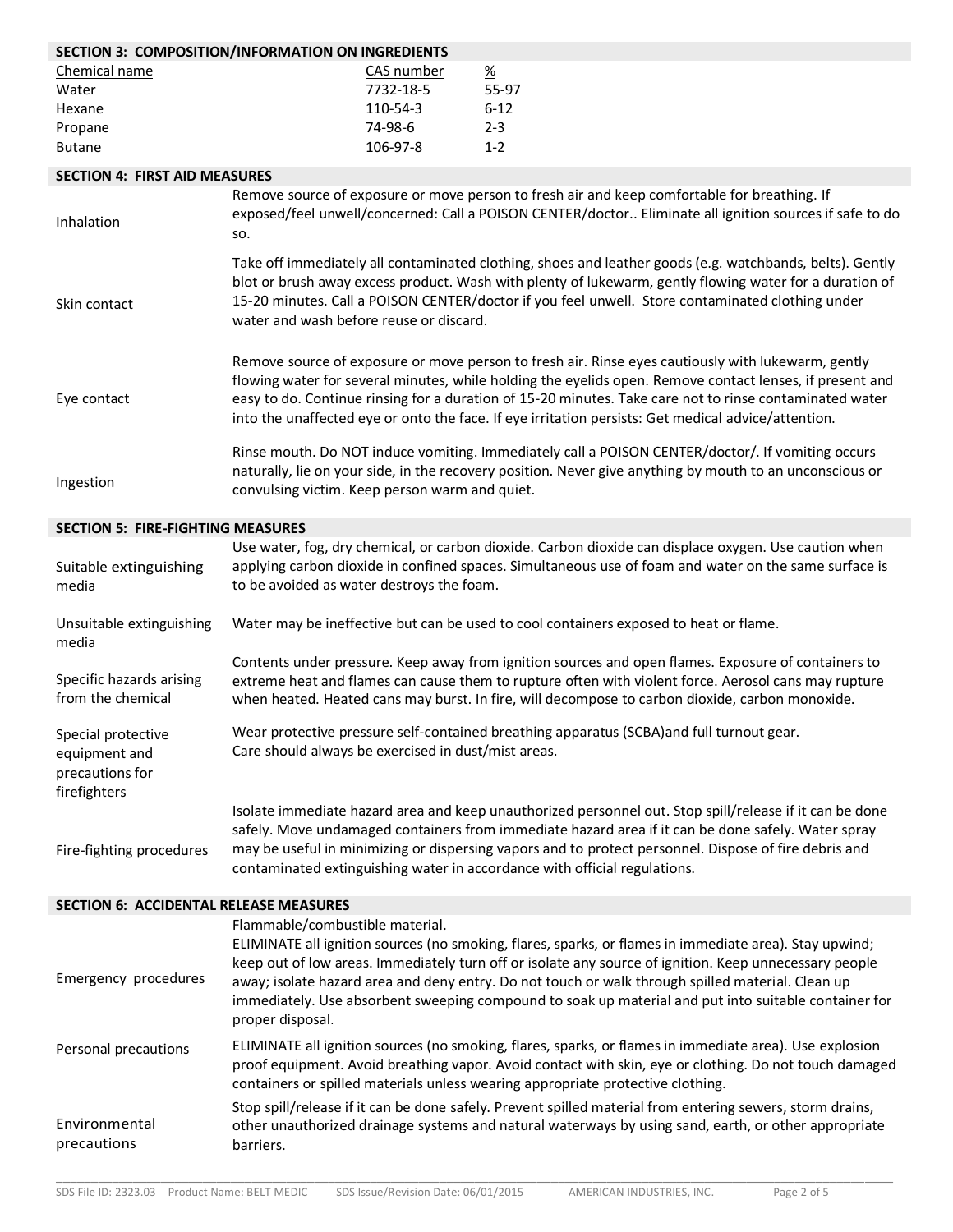## **SECTION 7: HANDLING AND STORAGE**

| Precautions for safe<br>handling                                   | For industrial and institutional use only. For use by trained personnel only. Keep away from children.<br>Wash hands after use. Do not get in eyes, on skin or on clothing. Do not breathe vapors or mists. Use<br>good personal hygiene practices. Eating, drinking and smoking in work areas is prohibited. Remove<br>contaminated clothing and protective equipment before entering eating areas. Eyewash stations and<br>showers should be available in areas where this material is used and stored.                                                                                                                                                                                                                                                                                                                                                                                                       |
|--------------------------------------------------------------------|-----------------------------------------------------------------------------------------------------------------------------------------------------------------------------------------------------------------------------------------------------------------------------------------------------------------------------------------------------------------------------------------------------------------------------------------------------------------------------------------------------------------------------------------------------------------------------------------------------------------------------------------------------------------------------------------------------------------------------------------------------------------------------------------------------------------------------------------------------------------------------------------------------------------|
| Ventilation<br>Requirements                                        | Use only with adequate ventilation to control air contaminants to their exposure limits. The use of local<br>ventilation is recommended to control emissions near the source.                                                                                                                                                                                                                                                                                                                                                                                                                                                                                                                                                                                                                                                                                                                                   |
| Conditions for safe<br>storage, including any<br>incompatibilities | Keep container(s) tightly closed and properly labeled. Store in cool, dry, well-ventilated areas away from<br>heat, direct sunlight and incompatibilities. Store in approved containers and protect against physical<br>damage. Keep containers securely sealed when not in use. Indoor storage should meet OSHA standards<br>and appropriate fire codes. Containers that have been opened must be carefully resealed to prevent<br>leakage. Empty container retain residue and may be dangerous.<br>Do not cut, drill, grind, weld, or perform similar operations on or near containers. Do not pressurize<br>containers to empty them. Ground all structures, transfer containers and equipment to conform to the<br>national electrical code. Use procedures that prevent static electrical sparks. Static electricity may<br>accumulate and create a fire hazard. Store at temperatures below 120°F (49°C). |

# **SECTION 8: EXPOSURE CONTROLS/PERSONAL PROTECTION**

| Component                                                                                                                                                                                                                                                                                                                                                                                                                                                                                                                                                                                                                                                                          | <b>OSHA</b><br><b>TWA</b><br>(ppm) | <b>OSHA</b><br>TWA<br>(mg/m3) | <b>OSHA</b><br><b>Tables</b><br>Z1,2,3 | <b>NIOSH</b><br><b>TWA</b><br>(ppm) | <b>NIOSH</b><br><b>TWA</b><br>(mgm3) | <b>ACGIH</b><br><b>TWA</b><br>(ppm)                                                                                                                                                 | <b>ACGIH</b><br><b>TWA</b><br>(mg/m3) | <b>ACGIH</b><br><b>STEL</b><br>(ppm) | <b>ACGIH</b><br><b>STEL</b><br>(mg/m3) |
|------------------------------------------------------------------------------------------------------------------------------------------------------------------------------------------------------------------------------------------------------------------------------------------------------------------------------------------------------------------------------------------------------------------------------------------------------------------------------------------------------------------------------------------------------------------------------------------------------------------------------------------------------------------------------------|------------------------------------|-------------------------------|----------------------------------------|-------------------------------------|--------------------------------------|-------------------------------------------------------------------------------------------------------------------------------------------------------------------------------------|---------------------------------------|--------------------------------------|----------------------------------------|
| <b>Butane</b>                                                                                                                                                                                                                                                                                                                                                                                                                                                                                                                                                                                                                                                                      |                                    |                               |                                        | 800                                 | 1900                                 | 1000                                                                                                                                                                                |                                       |                                      |                                        |
| Hexane                                                                                                                                                                                                                                                                                                                                                                                                                                                                                                                                                                                                                                                                             | 500                                | 1800                          | 1                                      | 50                                  | 180                                  | 50                                                                                                                                                                                  | 176                                   |                                      |                                        |
| Propane                                                                                                                                                                                                                                                                                                                                                                                                                                                                                                                                                                                                                                                                            | 1000                               | 1800                          | $\mathbf{1}$                           | 1000                                | 1800                                 | See appendix F:<br>Minimal<br>Oxygen Content                                                                                                                                        | 1640                                  | 500                                  | 2050                                   |
| Eye/face protection                                                                                                                                                                                                                                                                                                                                                                                                                                                                                                                                                                                                                                                                |                                    |                               |                                        |                                     |                                      | Chemical goggles, safety glasses with side shields or vented/splash proof goggles. Contact lenses may<br>absorb irritants. Particles may adhere to lenses and cause corneal damage. |                                       |                                      |                                        |
| Wear gloves, long sleeved shirt, long pants and other protective clothing as required to minimize skin<br>contact. Use of gloves approved to relevant standards made from the following materials may provide<br>suitable chemical protection: PVC, neoprene or nitrile rubber gloves. Suitability and durability of a glove is<br>Skin protection<br>dependent on usage, e.g. frequency and duration of contact, chemical resistance of glove material, glove<br>thickness, dexterity. Always seek advice from glove suppliers. Contaminated gloves should be replaced.<br>Chemical-resistant clothing is recommended to avoid prolonged contact. Avoid unnecessary skin contact. |                                    |                               |                                        |                                     |                                      |                                                                                                                                                                                     |                                       |                                      |                                        |
| If engineering controls do not maintain airborne concentrations to a level which is adequate to protect<br>worker, a respiratory protection program that meets or is equivalent to OSHA 29 CFR 1910.134 and ANSI<br>Z88.2 should be followed. Check with respiratory protective equipment suppliers. Where air-filtering<br>Respiratory protection<br>respirators are suitable, select an appropriate combination of mask and filter. Select a filter suitable for<br>combined particulate/organic gases and vapors. When spraying more than one half can continuously or<br>more than one can consecutively, use NIOSH approved respirator.                                       |                                    |                               |                                        |                                     |                                      |                                                                                                                                                                                     |                                       |                                      |                                        |

\_\_\_\_\_\_\_\_\_\_\_\_\_\_\_\_\_\_\_\_\_\_\_\_\_\_\_\_\_\_\_\_\_\_\_\_\_\_\_\_\_\_\_\_\_\_\_\_\_\_\_\_\_\_\_\_\_\_\_\_\_\_\_\_\_\_\_\_\_\_\_\_\_\_\_\_\_\_\_\_\_\_\_\_\_\_\_\_\_\_\_\_\_\_\_\_\_\_\_\_\_\_\_\_\_\_\_\_\_\_\_\_\_\_\_\_\_\_\_\_

## **SECTION 9: PHYSICAL AND CHEMICAL PROPERTIES**

| Appearance  |                  |
|-------------|------------------|
| Form        | Aerosol          |
| Flash point | N/A              |
| Density     | 7.62535 lb/gal   |
| Density VOC | $1.16058$ lb/gal |
| % VOC       | 15.22%           |
|             |                  |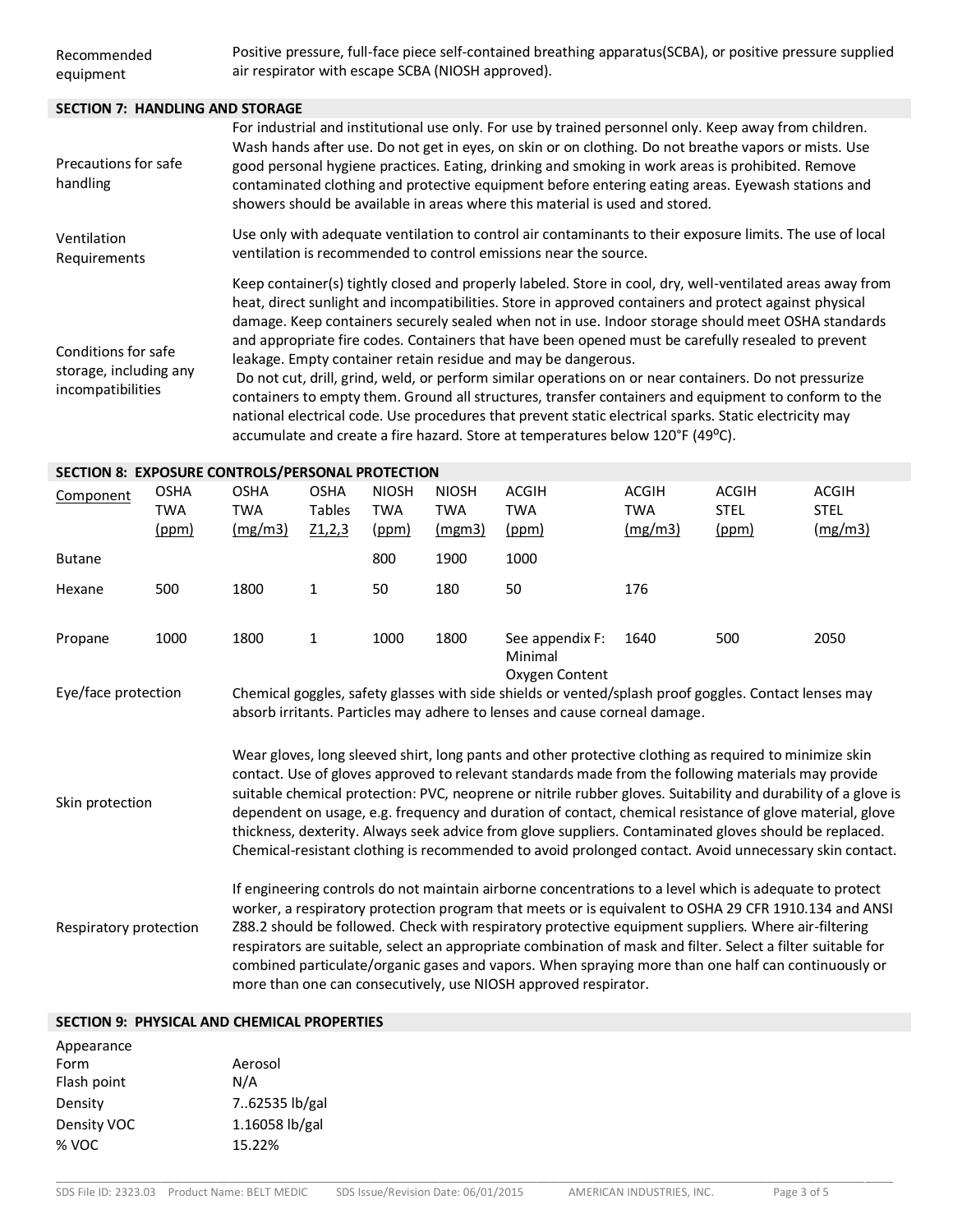| <b>VOC Actual</b>              | $1.16058$ lb/gal                     |
|--------------------------------|--------------------------------------|
| VOC Actual                     | 139.07213 g/l                        |
| Odor Threshold                 | N/A                                  |
| <b>Odor Description</b>        | N/A                                  |
| Flammability                   | Flash point at or above 200°F (93°C) |
| Melting point/boiling<br>point | N/A                                  |
| Auto-igniting                  | N/A                                  |
| рH                             | N/A                                  |
| Solubility in water            | N/A                                  |
| Vapor density                  | Slower than ether                    |
| Viscosity                      | N/A                                  |
| <b>Evaporation Rate</b>        | Slower than ether                    |

## **SECTION 10: STABILITY AND REACTIVITY**

| Chemical stability                  | Stable                                                         |
|-------------------------------------|----------------------------------------------------------------|
| Hazardous<br>Polymerization         | Will not occur.                                                |
| Conditions to avoid                 | High temperatures.                                             |
| Hazardous<br>decomposition products | In fire, will decompose to carbon monoxide and carbon dioxide. |
| Incompatible materials              | None known.                                                    |

# **SECTION 11: TOXICOLOGICAL INFORMATION**

| Skin contact                                           | Overexposure will cause defatting of skin. Causes skin irritation.                                                                                                                                                                                                                                                                                                                        |
|--------------------------------------------------------|-------------------------------------------------------------------------------------------------------------------------------------------------------------------------------------------------------------------------------------------------------------------------------------------------------------------------------------------------------------------------------------------|
| Eye contact                                            | Overexposure will cause redness and burning sensation.                                                                                                                                                                                                                                                                                                                                    |
| Respiratory or Skin<br>Sensitization                   | No data available.                                                                                                                                                                                                                                                                                                                                                                        |
| Specific target organ<br>toxicity-Single Exposure      | No data available.                                                                                                                                                                                                                                                                                                                                                                        |
| Specific Target Organ<br>Toxicity-Repeated<br>Exposure | May cause damage to organs through prolonged or repeated exposure.                                                                                                                                                                                                                                                                                                                        |
| <b>Aspiration Hazard</b>                               | May be fatal if swallowed and enters airways.                                                                                                                                                                                                                                                                                                                                             |
| <b>Acute Toxicity</b>                                  | Inhalation: effect of overexposure include irritation of respiratory tract, headache, dizziness, nausea, and<br>loss of coordination. Extreme overexposure may result in unconsciousness and possibly death.                                                                                                                                                                              |
| <b>Germ Cell Mutagenicity</b>                          | No data available.                                                                                                                                                                                                                                                                                                                                                                        |
| <b>Reproductive Toxicity</b>                           | Suspected of damaging fertility or the unborn child.                                                                                                                                                                                                                                                                                                                                      |
| Carcinogenicity                                        | No data available.                                                                                                                                                                                                                                                                                                                                                                        |
| 110-54-3 HEXANE                                        | LC50 (male rat): 38500 ppm (4-hour exposure); cited as 77000 ppm (271040 mg/m3) (1-hour exposure)<br>(15)<br>LC50 (rat): 48000 ppm (4-hour exposure) (16)<br>LC50 (rat): 73680 ppm (260480 mg/m3) (4-hour exposure) (n-hexane and isomers) (1,3)<br>LD50 (oral, 14-day old rat): 15840 mg/kg (3)<br>LD50 (oral, young rat): 32340 mg/kg (3)<br>LD50 (oral, adult rat): 28700 mg/kg (3,16) |
| 106-97-8 BUTANE                                        | LC50 (mouse): 202000 ppm (481000 mg/m3) (4-hour exposure); cited as 680 mg/L (2-hour exposure) (9)<br>LC50 (rat): 276000 ppm (658000 mg/m3) (4-hour exposure); cited as 658 mg/L (4- hour exposure) (9)                                                                                                                                                                                   |